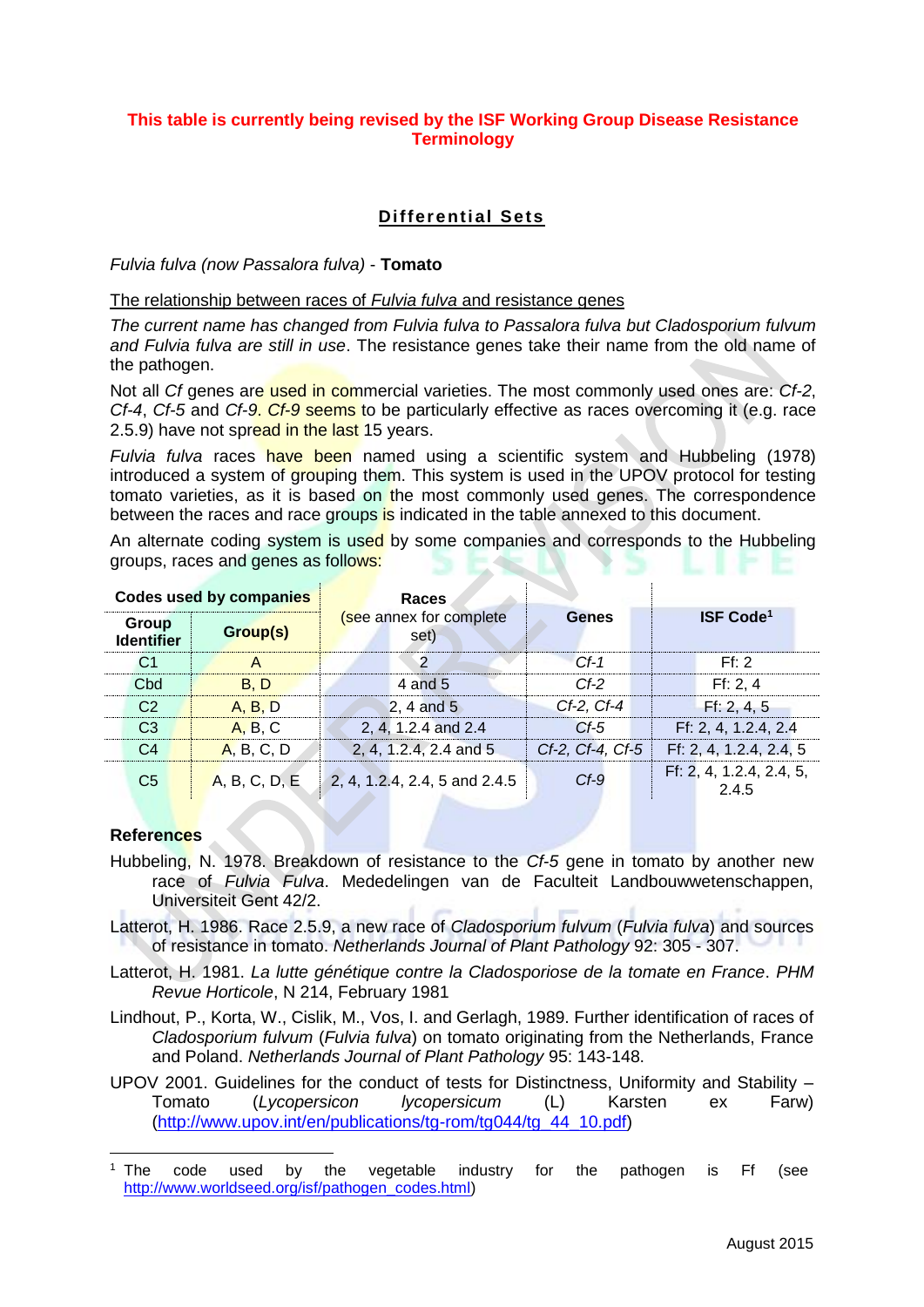Aoxue Wang, Fanjuan Meng, Xiangyang Xu, Yong Wang and Jingfu Li 2007. Development of molecular markers linked to *Cladosporium fulvum* resistant gene *Cf-6* in tomato by RAPD and SSR methods. *HortScience* 42(1): 11-15. 2007.

For more information contact the ISF Secretariat at [isf@worldseed.org](mailto:isf@worldseed.org)

**NOTE**: ISF has done its best to provide information that is up-to-date and published in refereed journals, and therefore accepts no liability for the use of this information.